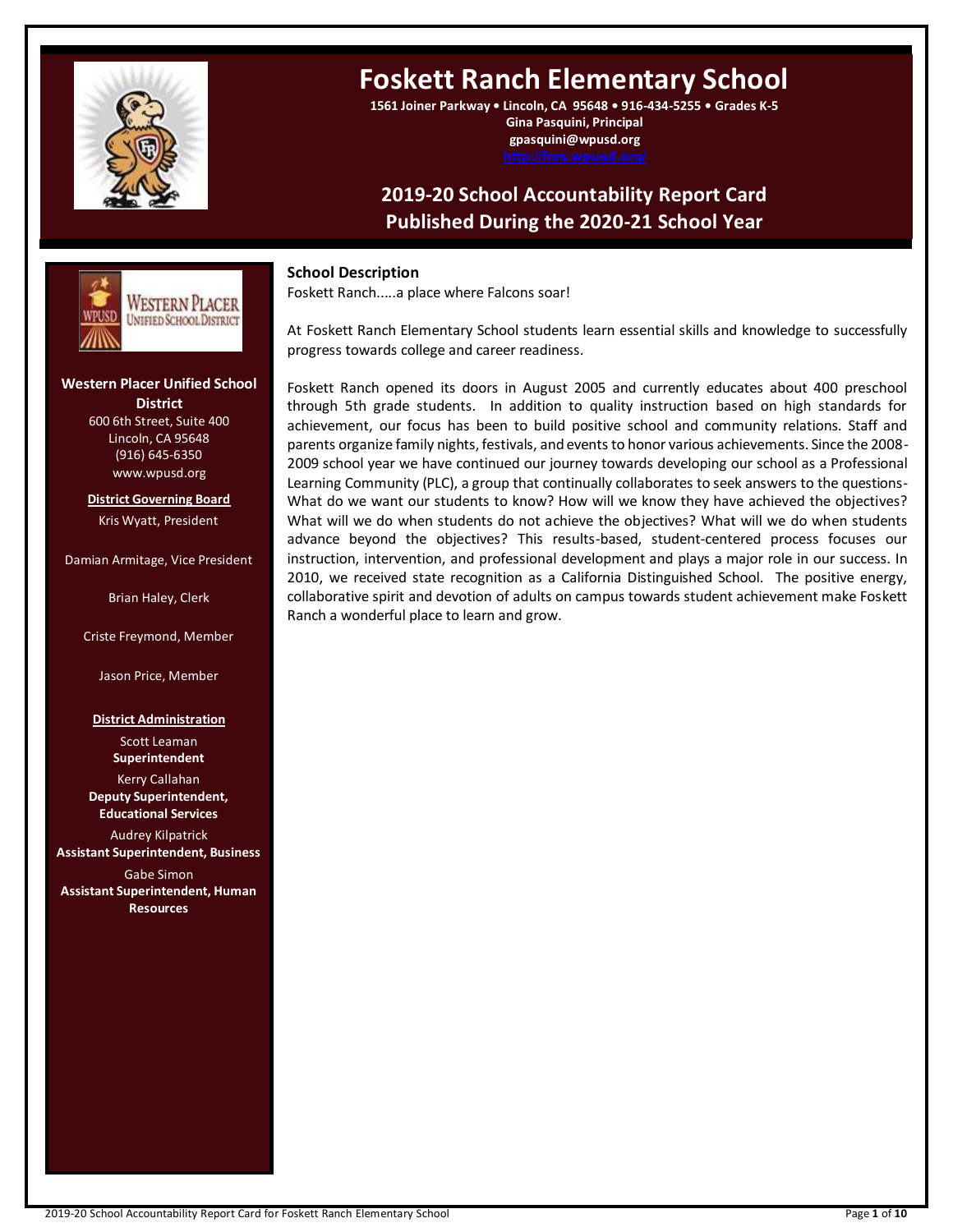### **About the SARC**

By February 1 of each year, every school in California is required by state law to publish a School Accountability Report Card (SARC). The SARC contains information about the condition and performance of each California public school. Under the Local Control Funding Formula (LCFF) all local educational agencies (LEAs) are required to prepare a Local Control and Accountability Plan (LCAP), which describes how they intend to meet annual school-specific goals for all pupils, with specific activities to address state and local priorities. Additionally, data reported in an LCAP is to be consistent with data reported in the SARC.

- For more information about SARC requirements and access to prior year reports, see the California Department of Education (CDE) SARC web page at [https://www.cde.ca.gov/ta/ac/sa/.](https://www.cde.ca.gov/ta/ac/sa/)
- For more information about the LCFF or the LCAP, see the CDE LCFF webpage a[t https://www.cde.ca.gov/fg/aa/lc/.](https://www.cde.ca.gov/fg/aa/lc/)
- For additional information about the school, parents/guardians and community members should contact the school principal or the district office.

### **2019-20 Student Enrollment by Grade Level**

| <b>Grade Level</b>      | <b>Number of Students</b> |
|-------------------------|---------------------------|
| Kindergarten            | 75                        |
| Grade 1                 | 71                        |
| Grade 2                 | 69                        |
| Grade 3                 | 63                        |
| Grade 4                 | 69                        |
| Grade 5                 | 65                        |
| <b>Total Enrollment</b> | 412                       |

#### **2019-20 Student Enrollment by Group**

| Group                               | <b>Percent of Total Enrollment</b> |
|-------------------------------------|------------------------------------|
| <b>Black or African American</b>    | 1.7                                |
| American Indian or Alaska Native    | 0.7                                |
| Asian                               | 2.4                                |
| <b>Filipino</b>                     | 1.2                                |
| <b>Hispanic or Latino</b>           | 22.8                               |
| Native Hawaiian or Pacific Islander | 0.2                                |
| White                               | 64.1                               |
| Two or More Races                   | 5.1                                |
| Socioeconomically Disadvantaged     | 18.4                               |
| <b>English Learners</b>             | 4.1                                |
| <b>Students with Disabilities</b>   | 10.9                               |
| <b>Foster Youth</b>                 | 0.2                                |

### **A. Conditions of Learning**

#### **State Priority: Basic**

The SARC provides the following information relevant to the State priority: Basic (Priority 1):

- Degree to which teachers are appropriately assigned and fully credentialed in the subject area and for the pupils they are teaching;
- Pupils have access to standards-aligned instructional materials; and
- School facilities are maintained in good repair

| <b>Teacher Credentials for Foskett Ranch</b> | 18-19 | $19-20$ | $20 - 21$ |
|----------------------------------------------|-------|---------|-----------|
| With Full Credential                         | 28    |         | 20        |
| Without Full Credential                      |       |         |           |
| Teaching Outside Subject Area of Competence  |       |         |           |

| Teacher Credentials for Western Placer Unified 18-19 19-20 20-21 |  |     |
|------------------------------------------------------------------|--|-----|
| <b>With Full Credential</b>                                      |  | 325 |
| <b>Without Full Credential</b>                                   |  | 25  |
| <b>Teaching Outside Subject Area of Competence</b>               |  |     |

**Teacher Misassignments and Vacant Teacher Positions at Foskett Ranch Elementary School**

| <b>Indicator</b>                | 18-19 | $19-20$ | $20 - 21$ |
|---------------------------------|-------|---------|-----------|
| Teachers of English Learners    |       |         |           |
| Total Teacher Misassignments*   |       |         |           |
| <b>Vacant Teacher Positions</b> |       |         |           |

Note: "Misassignments" refers to the number of positions filled by teachers who lack legal authorization to teach that grade level, subject area, student group, etc. \*Total Teacher Misassignments includes the number of Misassignments of Teachers of English Learners.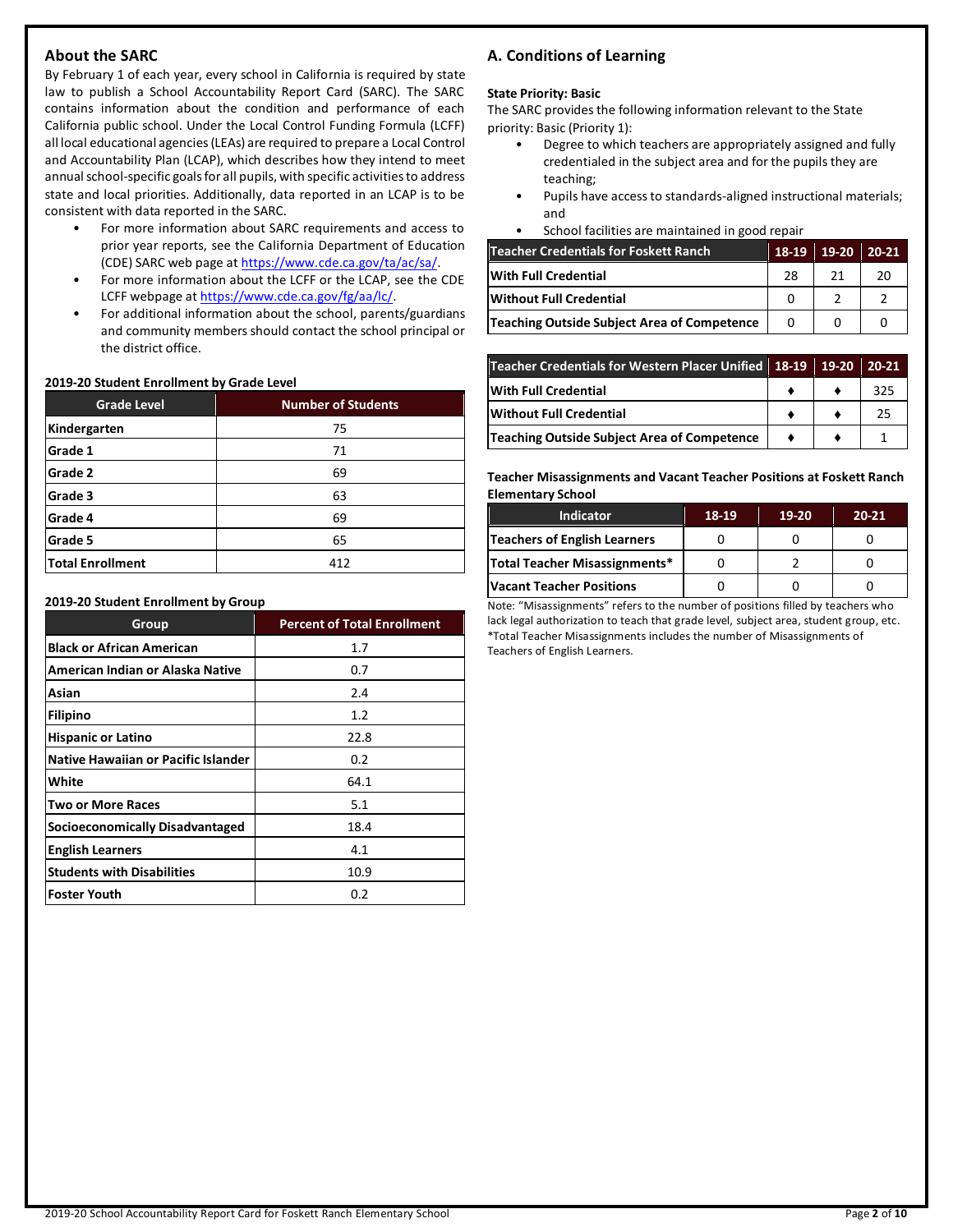### **Textbooks and Instructional Materials**

**Year and month in which data were collected: December 2020**

| Tear and month in which data were collected. December 2020<br><b>Core Curriculum Area</b> | Textbooks and Instructional Materials/Year of Adoption                                                                           |  |  |  |  |
|-------------------------------------------------------------------------------------------|----------------------------------------------------------------------------------------------------------------------------------|--|--|--|--|
|                                                                                           |                                                                                                                                  |  |  |  |  |
| <b>Reading/Language Arts</b>                                                              | English/Language Arts, including the English language development component of an adopted program-<br>(Adoption cycle 2015-2023) |  |  |  |  |
|                                                                                           | * K - 3 Benchmark Education Company Benchmark Advance (Adopted 2017)                                                             |  |  |  |  |
|                                                                                           | * 4 - 5 WPUSD English Language Arts Curriculum Maps and Anchor Texts; Curriculum Associates Ready                                |  |  |  |  |
|                                                                                           | Common Core Reading and Writing (Adopted 2017)                                                                                   |  |  |  |  |
|                                                                                           |                                                                                                                                  |  |  |  |  |
|                                                                                           | The textbooks listed are from most recent adoption:<br>Yes                                                                       |  |  |  |  |
|                                                                                           | Percent of students lacking their own assigned textbook: 0                                                                       |  |  |  |  |
|                                                                                           |                                                                                                                                  |  |  |  |  |
| <b>Mathematics</b>                                                                        | Mathematics - (Adoption Cycle 2014 - 2022)                                                                                       |  |  |  |  |
|                                                                                           | TK McGraw Hill My Math (Adopted 2014)                                                                                            |  |  |  |  |
|                                                                                           | K-5 Pearson Envisions (Adopted 2014)<br>K-5 Curriculum Associates Ready Common Core Math (Supplement 2019)                       |  |  |  |  |
|                                                                                           |                                                                                                                                  |  |  |  |  |
|                                                                                           | The textbooks listed are from most recent adoption:<br>Yes                                                                       |  |  |  |  |
|                                                                                           | Percent of students lacking their own assigned textbook: 0                                                                       |  |  |  |  |
| Science                                                                                   | Science – (Adoption Cycle 2006 – 2008)                                                                                           |  |  |  |  |
|                                                                                           | K-5 Delta Science/FOSS (Adopted 2007)                                                                                            |  |  |  |  |
|                                                                                           | Note: To align with the newly adopted Science Framework (2016), WPUSD will transition to materials better                        |  |  |  |  |
|                                                                                           | aligned with the new framework. K-8 teachers were supposed to review and pilot materials during the 2019-                        |  |  |  |  |
|                                                                                           | 2020 school year. Due to COVID-19, this process was delayed. Materials will be piloted during the 2021-2022                      |  |  |  |  |
|                                                                                           | school year, assuming we return to a normal instructional schedule.                                                              |  |  |  |  |
|                                                                                           | The textbooks listed are from most recent adoption:<br>Yes                                                                       |  |  |  |  |
|                                                                                           | Percent of students lacking their own assigned textbook: 0                                                                       |  |  |  |  |
| <b>History-Social Science</b>                                                             | History-Social Science - (Adoption Cycle 2005 - 2007)                                                                            |  |  |  |  |
|                                                                                           | K-5 Pearson Scott Foresman History/Social Science for California (Adopted 2007)                                                  |  |  |  |  |
|                                                                                           | Note: To align with the new History-Social Science Framework (2016), WPUSD continues to transition to                            |  |  |  |  |
|                                                                                           | materials better aligned with the new framework. Grades 6-12 have adopted new materials, and K-5 teachers                        |  |  |  |  |
|                                                                                           | will pilot materials during the 2022-2023 school year after the science adoption is completed                                    |  |  |  |  |
|                                                                                           |                                                                                                                                  |  |  |  |  |
|                                                                                           | The textbooks listed are from most recent adoption:<br>Yes                                                                       |  |  |  |  |
|                                                                                           | Percent of students lacking their own assigned textbook: 0                                                                       |  |  |  |  |
|                                                                                           |                                                                                                                                  |  |  |  |  |

Note: Cells with N/A values do not require data.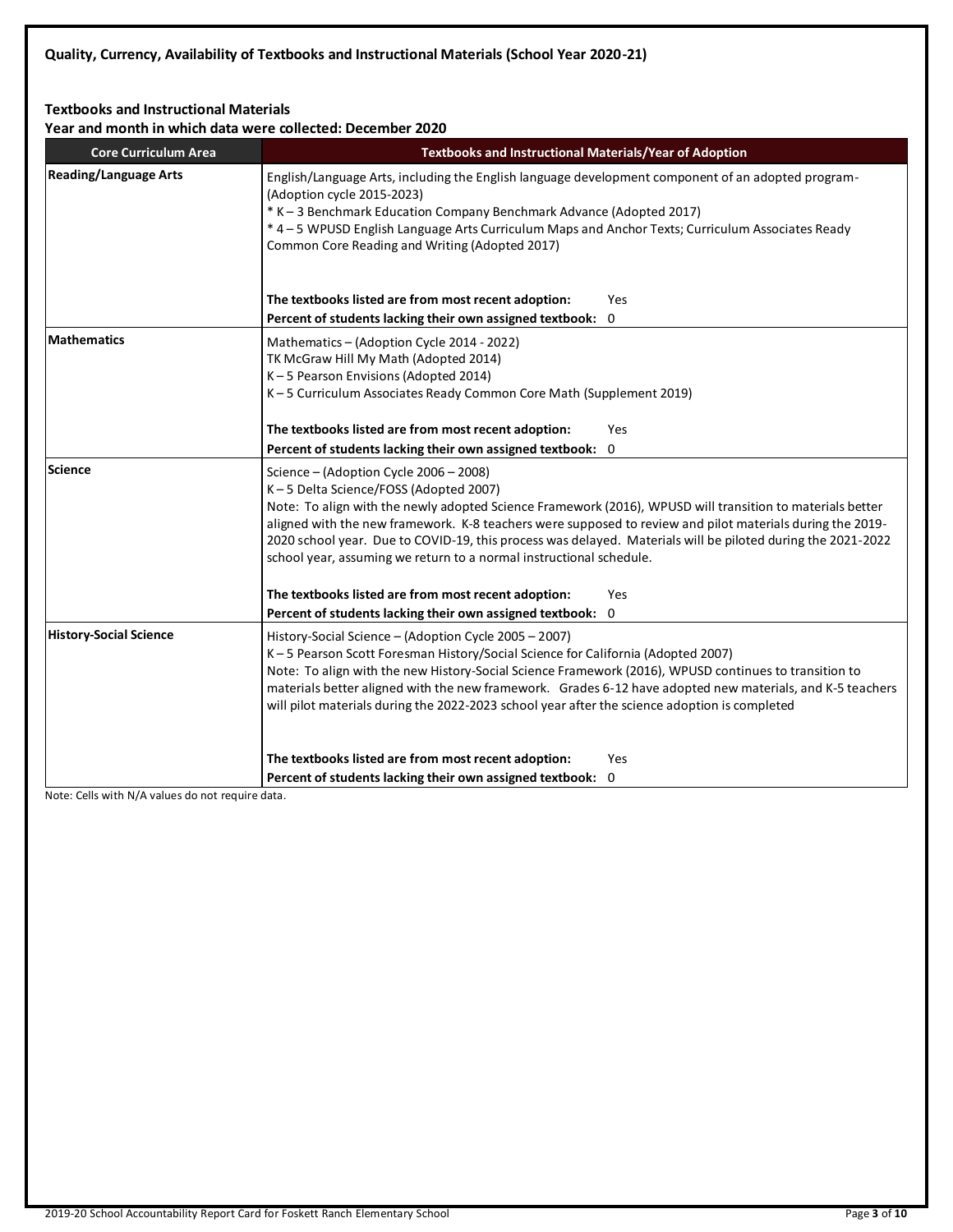### **School Facility Good Repair Status (Most Recent Year)**

Using the **most recently collected** FIT data (or equivalent), provide the following:

- Determination of repair status for systems listed
- Description of any needed maintenance to ensure good repair
- The year and month in which the data were collected
- The rate for each system inspected
- The overall rating

### **Year and month in which data were collected: 12/22/20**

| <b>System Inspected</b>                                             | <b>Repair Status</b> | <b>Repair Needed and</b><br><b>Action Taken or Planned</b>                                                                                                                                                                                                                                                                                                                                                                                                                                                                                                             |
|---------------------------------------------------------------------|----------------------|------------------------------------------------------------------------------------------------------------------------------------------------------------------------------------------------------------------------------------------------------------------------------------------------------------------------------------------------------------------------------------------------------------------------------------------------------------------------------------------------------------------------------------------------------------------------|
| Systems:<br>Gas Leaks, Mechanical/HVAC, Sewer                       | Good                 | There is no odor that would indicate a gas<br>leak. Gas pipes are not broken and appear<br>to be in good working order. Heating,<br>ventilation, and air conditioning systems<br>(HVAC) as applicable are functional and<br>unobstructed. The HVAC system is<br>operable. Sewer line stoppage is not<br>evident. There are no obvious signs of<br>flooding caused by sewer line back-up in<br>the facilities or on the school grounds.                                                                                                                                 |
| Interior:<br><b>Interior Surfaces</b>                               | Good                 | Classroom 104: Crack in wall below<br>window                                                                                                                                                                                                                                                                                                                                                                                                                                                                                                                           |
| <b>Cleanliness:</b><br>Overall Cleanliness, Pest/Vermin Infestation | Good                 | School grounds, buildings, common areas,<br>and individual rooms appear to have been<br>cleaned regularly. There is no evidence of<br>a major pest or vermin infestation.                                                                                                                                                                                                                                                                                                                                                                                              |
| <b>Electrical:</b><br>Electrical                                    | Good                 | There is no evidence that any portion of<br>the school has a power failure. Electrical<br>systems, components, and equipment<br>appear to be working properly. There are<br>no exposed electrical wires. Electrical<br>equipment is properly covered and<br>secured from pupil access. Lighting<br>appears to be adequate and working<br>properly, including exterior lights.                                                                                                                                                                                          |
| <b>Restrooms/Fountains:</b><br>Restrooms, Sinks/Fountains           | Good                 | Science: Fill holes in tile where soap<br>dispensers were removed, Stained ceiling<br>tile                                                                                                                                                                                                                                                                                                                                                                                                                                                                             |
| Safety:<br>Fire Safety, Hazardous Materials                         | Good                 | The fire equipment and emergency<br>systems appear to be functioning<br>properly. The fire sprinklers appear to be<br>in working order (e.g., there are no<br>missing or damaged sprinkler<br>heads). Emergency alarms appear to be<br>functional. Emergency exit signs function<br>as designed, exits are unobstructed. There<br>does not appear to be evidence of<br>hazardous materials that may pose a<br>threat to pupils or staff. Hazardous<br>chemicals, chemical waste, and<br>flammable materials are stored properly<br>(e.g. locked and labeled properly). |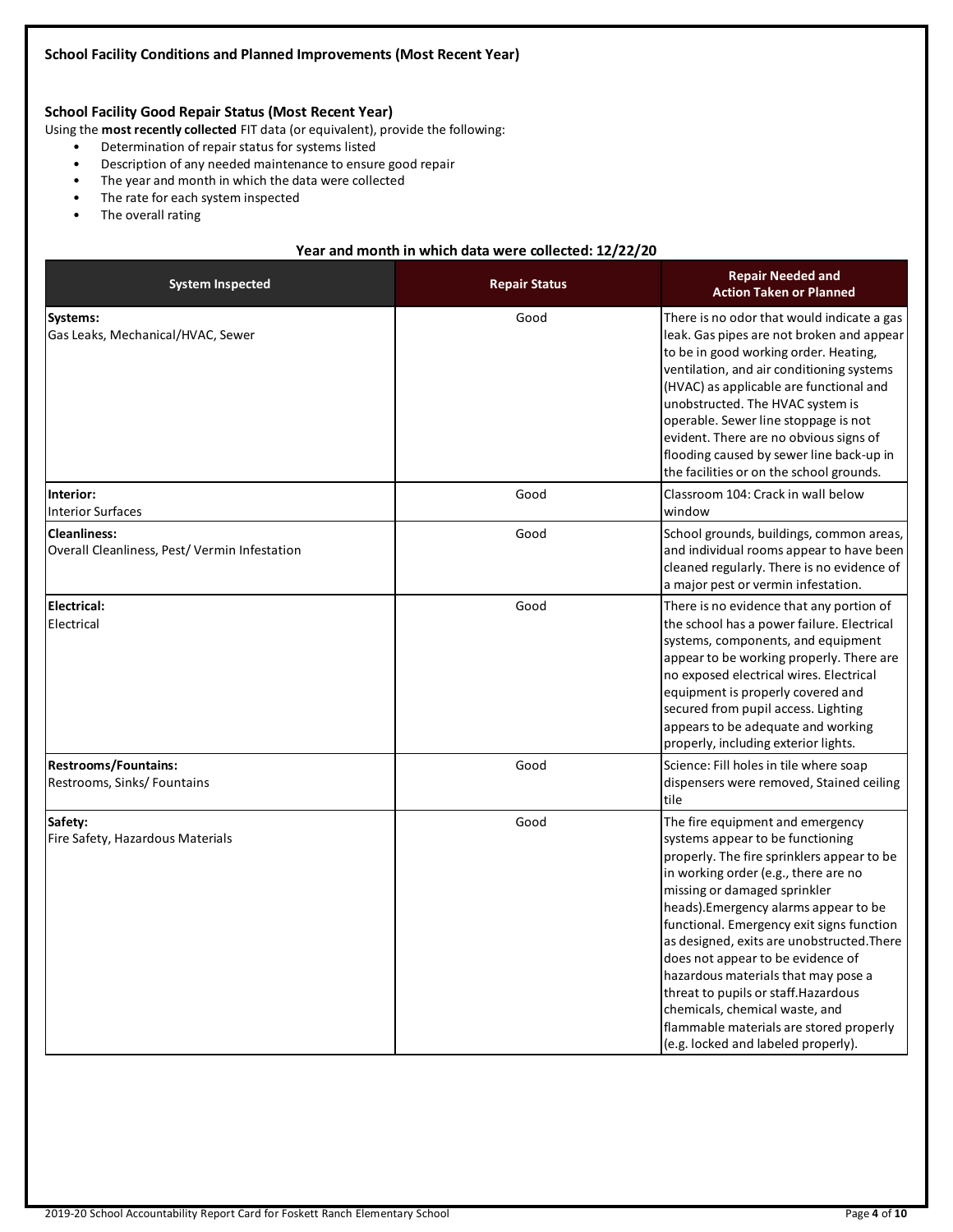| <b>System Inspected</b>                                                   | <b>Repair Status</b> | <b>Repair Needed and</b><br><b>Action Taken or Planned</b>                                                                                                                                                                                                                                                                                                                                                                                                                                                                                                                                                                                                |
|---------------------------------------------------------------------------|----------------------|-----------------------------------------------------------------------------------------------------------------------------------------------------------------------------------------------------------------------------------------------------------------------------------------------------------------------------------------------------------------------------------------------------------------------------------------------------------------------------------------------------------------------------------------------------------------------------------------------------------------------------------------------------------|
| Structural:<br>Structural Damage, Roofs                                   | Good                 | There does not appear to be structural<br>damage that has created or could create<br>hazardous or uninhabitable conditions.<br>Severe cracks are not evident. Ceilings &<br>floors are not sloping or sagging beyond<br>their intended design. Posts, beams,<br>supports for portable classrooms, ramps,<br>and other structural building members<br>appear to be intact, secure and functional<br>as designed. There is no visible evidence<br>of severe cracks, dry rot, mold, or damage<br>that undermines the structural<br>components.<br>Office: Ceiling tile stained along with roof<br>leak.<br>Classroom 107: Rain gutters dripping at<br>seams. |
| <b>External:</b><br>Playground/School Grounds, Windows/Doors/Gates/Fences | Good                 | There is no exposed broken glass<br>accessible to pupils and staff. Exterior<br>doors and gates are functioning and do<br>not pose a security risk.                                                                                                                                                                                                                                                                                                                                                                                                                                                                                                       |
| <b>Overall Rating</b>                                                     | Good                 |                                                                                                                                                                                                                                                                                                                                                                                                                                                                                                                                                                                                                                                           |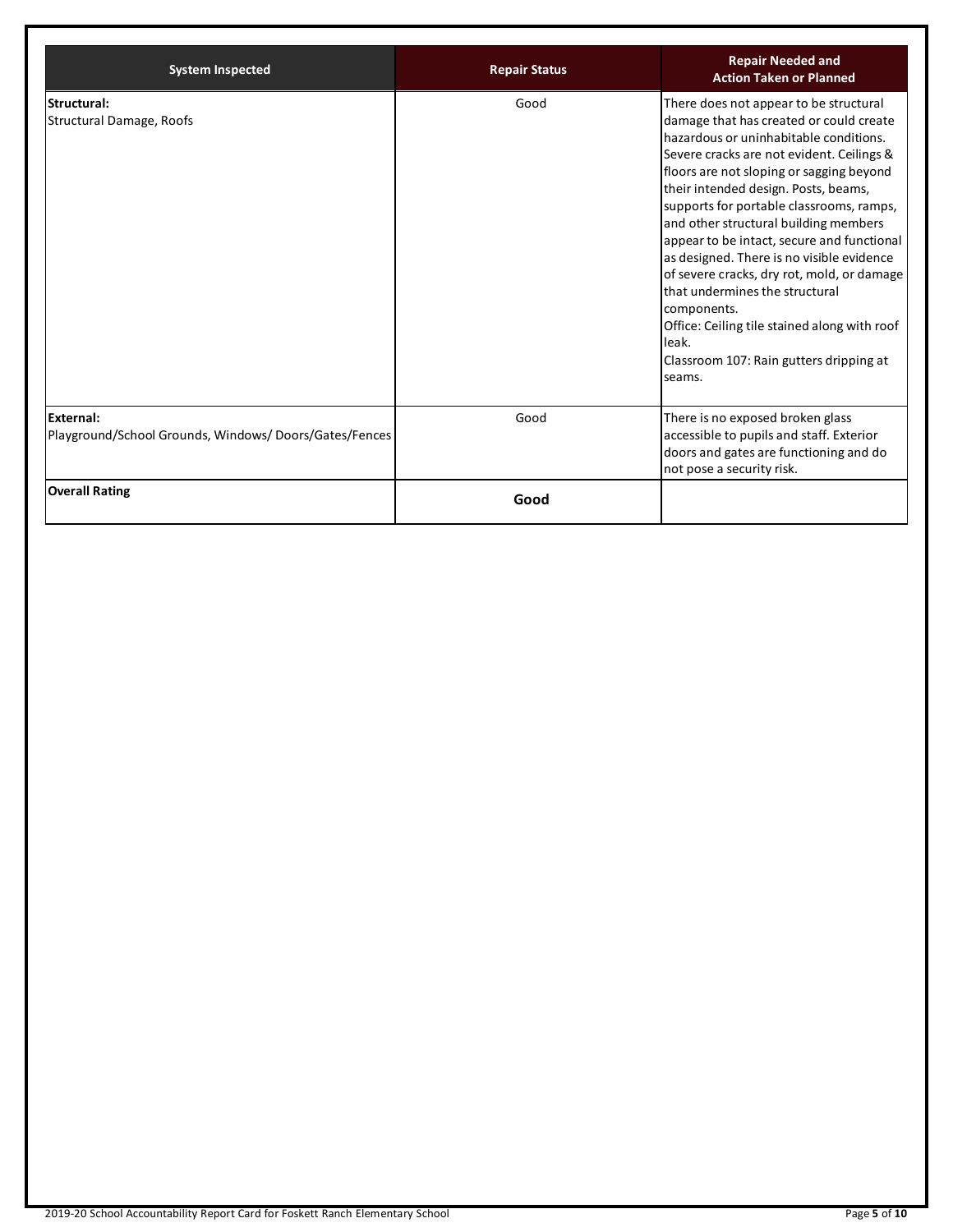### **B. Pupil Outcomes**

#### **State Priority: Pupil Achievement**

The SARC provides the following information relevant to the State priority: Pupil Achievement (Priority 4):

- **Statewide assessments** (i.e., California Assessment of Student Performance and Progress [CAASPP] System, which includes the Smarter Balanced Summative Assessments for students in the general education population and the California Alternate Assessments [CAAs] for English language arts/literacy [ELA] and mathematics given in grades three through eight and grade eleven. Only eligible students may participate in the administration of the CAAs. CAAs items are aligned with alternate achievement standards, which are linked with the Common Core State Standards [CCSS] for students with the most significant cognitive disabilities); and
- The percentage of students who have successfully completed courses that satisfy the requirements for entrance to the University of California and the California State University, or career technical education sequences or programs of study.

### **CAASPP Test Results in ELA and Mathematics for All Students Grades Three through Eight and Grade Eleven**

**Percentage of Students Meeting or Exceeding the State Standard**

| Subject     | <b>School</b><br>18-19 | <b>School</b><br>19-20 | <b>District</b><br>18-19 | <b>District</b><br>19-20 | <b>State</b><br>18-19 | <b>State</b><br>$19-20$ |
|-------------|------------------------|------------------------|--------------------------|--------------------------|-----------------------|-------------------------|
| <b>ELA</b>  | 61                     | N/A                    | 57                       | N/A                      | 50                    | N/A                     |
| <b>Math</b> | 55                     | N/A                    | 45                       | N/A                      | 39                    | N/A                     |

Note: Cells with N/A values do not require data.

Note: The 2019-2020 data are not available. Due to the COVID-19 pandemic, Executive Order N-30-20 was issued which waived the requirement for statewide testing for the 2019-2020 school year.

Note: Percentages are not calculated when the number of students tested is ten or less, either because the number of students in this category is too small for statistical accuracy or to protect student privacy.

Note: ELA and mathematics test results include the Smarter Balanced Summative Assessment and the CAA. The "Percent Met or Exceeded" is calculated by taking the total number of students who met or exceeded the standard on the Smarter Balanced Summative Assessment plus the total number of students who met the standard (i.e., achieved Level 3-Alternate) on the CAAs divided by the total number of students who participated in both assessments.

### **CAASPP Test Results in Science for All Students Grades Five, Eight, and High School**

**Percentage of Students Meeting or Exceeding the State Standard**

| Subject          | 'School<br>18-19 | School<br>19-20 | <b>District</b><br>18-19 | <b>District</b><br>19-20 | <b>State</b><br>18-19 | <b>State</b><br>$19-20$ |
|------------------|------------------|-----------------|--------------------------|--------------------------|-----------------------|-------------------------|
| <b>Science</b> l | 42               | N/A             | 35                       | N/A                      | 30                    | N/A                     |

Note: Cells with N/A values do not require data.

Note: The 2019-2020 data are not available. Due to the COVID-19 pandemic, Executive Order N-30-20 was issued which waived the requirement for statewide testing for the 2019-2020 school year.

Note: The new California Science Test (CAST) was first administered operationally in the 2018-2019 school year.

#### **State Priority: Other Pupil Outcomes**

The SARC provides the following information relevant to the State priority: Other Pupil Outcomes (Priority 8):

Pupil outcomes in the subject areas of physical education.

#### **2019-20 Percent of Students Meeting Fitness Standards**

| Grade<br>Level | 4 of 6 | $5$ of 6 | 6 of 6 |
|----------------|--------|----------|--------|
|                | N/A    | N/A      | N/A    |
|                | N/A    | N/A      | N/A    |
| q              | N/A    | N/A      | N/A    |

Note: Cells with N/A values do not require data.

Note: The 2019–2020 data are not available. Due to the COVID-19 pandemic, Executive Order N-56-20 was issued which waived the requirement to administer the physical fitness performance test for the 2019–2020 school year.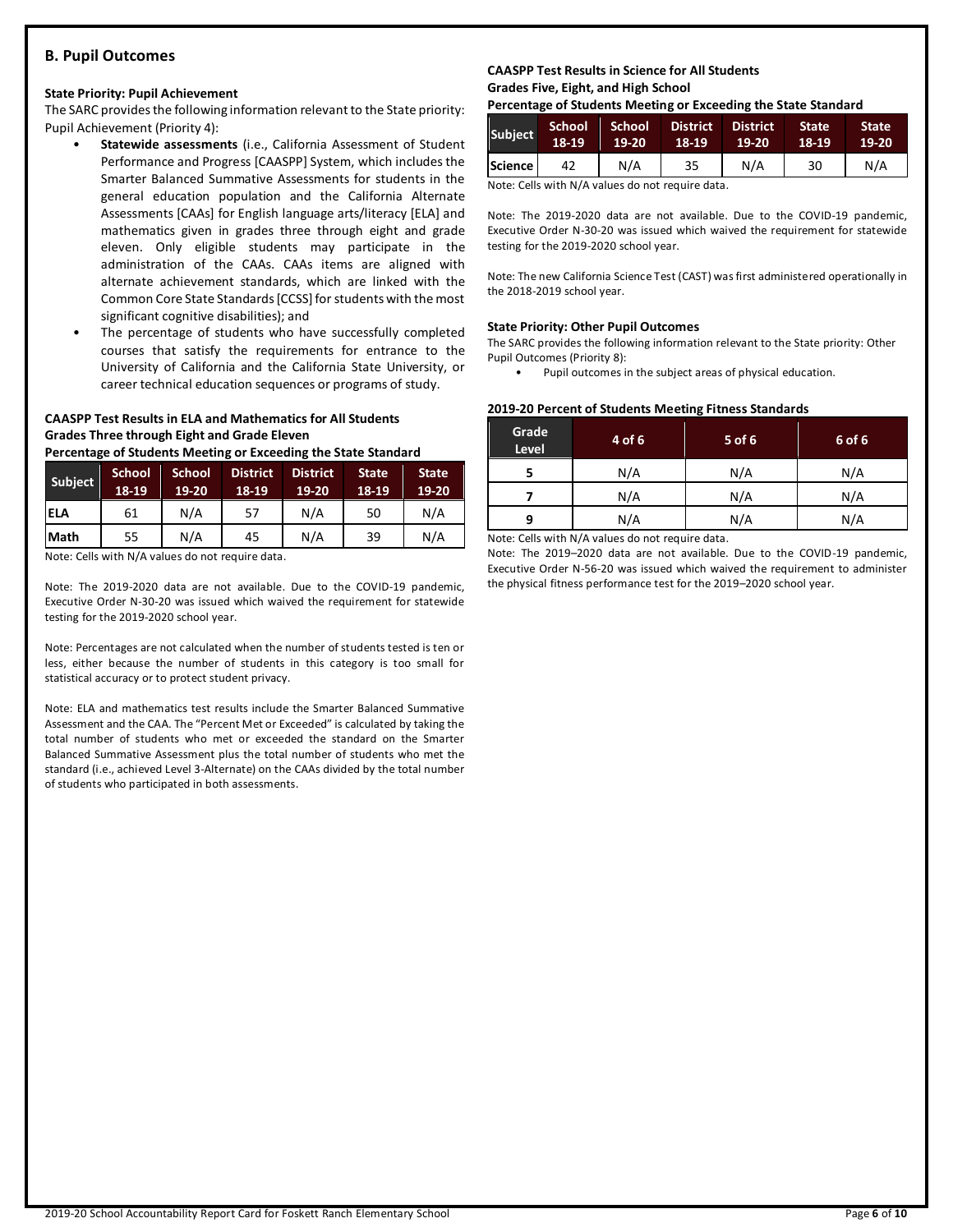### **CAASPP Test Results in Science by Student Group**

**Grades Three through Eight and Grade Eleven (School Year 2019-2020)**

| <b>Student Group</b>                                 | <b>Total</b><br><b>Enrollment</b> | <b>Number</b><br><b>Tested</b> | <b>Percent</b><br><b>Tested</b> | Percent<br><b>Not Tested</b> | Percent<br><b>Met or Exceeded</b> |
|------------------------------------------------------|-----------------------------------|--------------------------------|---------------------------------|------------------------------|-----------------------------------|
| <b>All Students</b>                                  | N/A                               | N/A                            | N/A                             | N/A                          | N/A                               |
| Male                                                 | N/A                               | N/A                            | N/A                             | N/A                          | N/A                               |
| Female                                               | N/A                               | N/A                            | N/A                             | N/A                          | N/A                               |
| <b>Black or African American</b>                     | N/A                               | N/A                            | N/A                             | N/A                          | N/A                               |
| American Indian or Alaska Native                     | N/A                               | N/A                            | N/A                             | N/A                          | N/A                               |
| Asian                                                | N/A                               | N/A                            | N/A                             | N/A                          | N/A                               |
| <b>Filipino</b>                                      | N/A                               | N/A                            | N/A                             | N/A                          | N/A                               |
| <b>Hispanic or Latino</b>                            | N/A                               | N/A                            | N/A                             | N/A                          | N/A                               |
| <b>Native Hawaiian or Pacific Islander</b>           | N/A                               | N/A                            | N/A                             | N/A                          | N/A                               |
| White                                                | N/A                               | N/A                            | N/A                             | N/A                          | N/A                               |
| <b>Two or More Races</b>                             | N/A                               | N/A                            | N/A                             | N/A                          | N/A                               |
| Socioeconomically Disadvantaged                      | N/A                               | N/A                            | N/A                             | N/A                          | N/A                               |
| <b>English Learners</b>                              | N/A                               | N/A                            | N/A                             | N/A                          | N/A                               |
| <b>Students with Disabilities</b>                    | N/A                               | N/A                            | N/A                             | N/A                          | N/A                               |
| <b>Students Receiving Migrant Education Services</b> | N/A                               | N/A                            | N/A                             | N/A                          | N/A                               |
| <b>Foster Youth</b>                                  | N/A                               | N/A                            | N/A                             | N/A                          | N/A                               |
| <b>Homeless</b>                                      | N/A                               | N/A                            | N/A                             | N/A                          | N/A                               |

Note: Cells with N/A values do not require data.

Note: The 2019-2020 data are not available. Due to the COVID-19 pandemic, Executive Order N-30-20 was issued which waived the requirement for statewide testing for the 2019-2020 school year.

### **CAASPP Test Results in ELA by Student Group**

**Grades Three through Eight and Grade Eleven (School Year 2019-2020)**

| <b>Student Group</b>                                 | <b>Total</b><br><b>Enrollment</b> | <b>Number</b><br><b>Tested</b> | Percent<br><b>Tested</b> | Percent<br><b>Not Tested</b> | Percent<br><b>Met or Exceeded</b> |
|------------------------------------------------------|-----------------------------------|--------------------------------|--------------------------|------------------------------|-----------------------------------|
| <b>All Students</b>                                  | N/A                               | N/A                            | N/A                      | N/A                          | N/A                               |
| <b>Male</b>                                          | N/A                               | N/A                            | N/A                      | N/A                          | N/A                               |
| Female                                               | N/A                               | N/A                            | N/A                      | N/A                          | N/A                               |
| <b>Black or African American</b>                     | N/A                               | N/A                            | N/A                      | N/A                          | N/A                               |
| American Indian or Alaska Native                     | N/A                               | N/A                            | N/A                      | N/A                          | N/A                               |
| Asian                                                | N/A                               | N/A                            | N/A                      | N/A                          | N/A                               |
| <b>Filipino</b>                                      | N/A                               | N/A                            | N/A                      | N/A                          | N/A                               |
| <b>Hispanic or Latino</b>                            | N/A                               | N/A                            | N/A                      | N/A                          | N/A                               |
| Native Hawaiian or Pacific Islander                  | N/A                               | N/A                            | N/A                      | N/A                          | N/A                               |
| White                                                | N/A                               | N/A                            | N/A                      | N/A                          | N/A                               |
| <b>Two or More Races</b>                             | N/A                               | N/A                            | N/A                      | N/A                          | N/A                               |
| <b>Socioeconomically Disadvantaged</b>               | N/A                               | N/A                            | N/A                      | N/A                          | N/A                               |
| <b>English Learners</b>                              | N/A                               | N/A                            | N/A                      | N/A                          | N/A                               |
| <b>Students with Disabilities</b>                    | N/A                               | N/A                            | N/A                      | N/A                          | N/A                               |
| <b>Students Receiving Migrant Education Services</b> | N/A                               | N/A                            | N/A                      | N/A                          | N/A                               |
| <b>Foster Youth</b>                                  | N/A                               | N/A                            | N/A                      | N/A                          | N/A                               |
| <b>Homeless</b>                                      | N/A                               | N/A                            | N/A                      | N/A                          | N/A                               |

Note: Cells with N/A values do not require data.

Note: The 2019-2020 data are not available. Due to the COVID-19 pandemic, Executive Order N-30-20 was issued which waived the requirement for statewide testing for the 2019-2020 school year.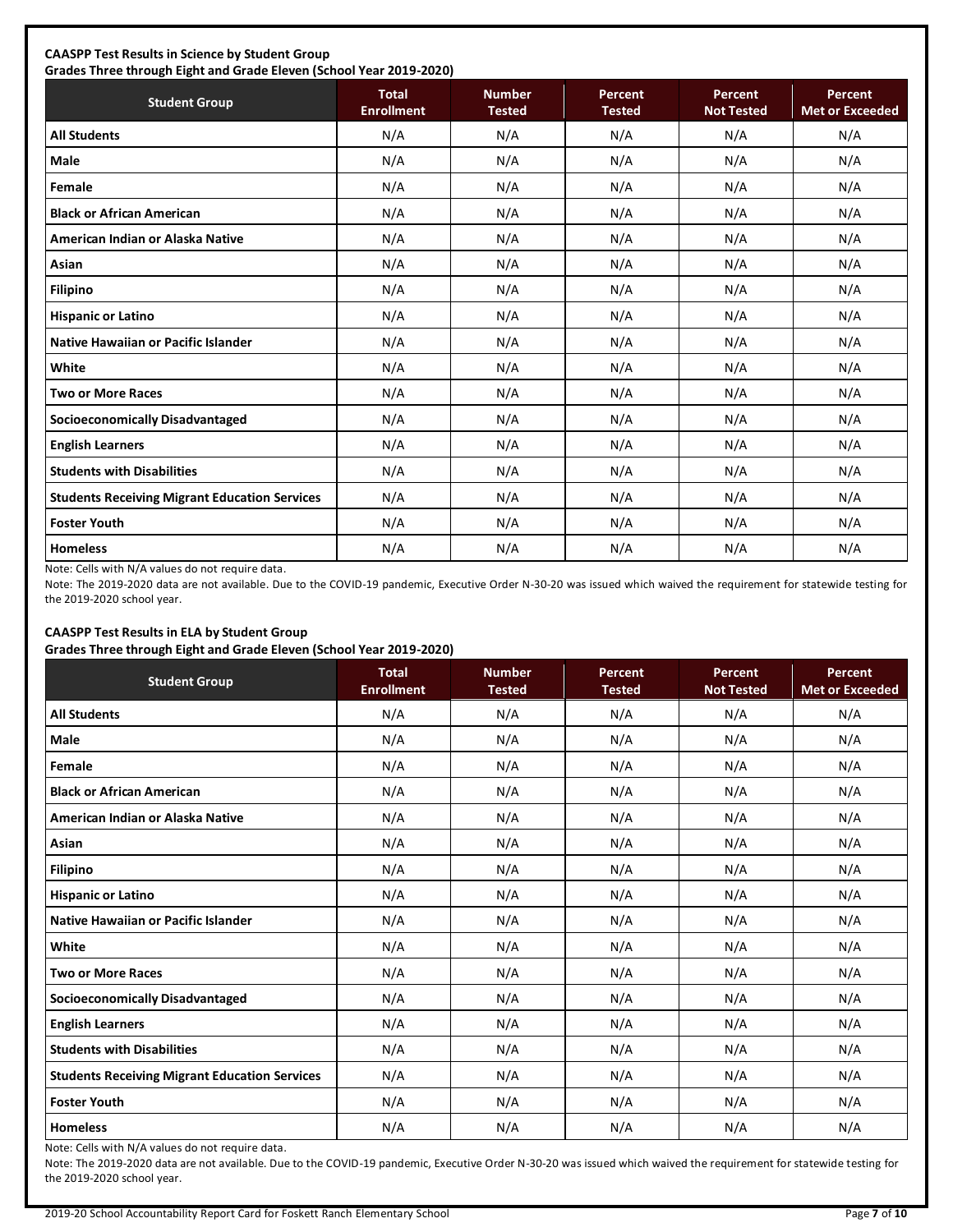### **CAASPP Test Results in Mathematics by Student Group Grades Three through Eight and Grade Eleven (School Year 2019-2020)**

| Grades Three through Eight and Grade Eleven (School Tear 2019-2020) | <b>Total</b>      | <b>Number</b> | <b>Percent</b> | Percent           | Percent                |
|---------------------------------------------------------------------|-------------------|---------------|----------------|-------------------|------------------------|
| <b>Student Group</b>                                                | <b>Enrollment</b> | <b>Tested</b> | <b>Tested</b>  | <b>Not Tested</b> | <b>Met or Exceeded</b> |
| <b>All Students</b>                                                 | N/A               | N/A           | N/A            | N/A               | N/A                    |
| Male                                                                | N/A               | N/A           | N/A            | N/A               | N/A                    |
| Female                                                              | N/A               | N/A           | N/A            | N/A               | N/A                    |
| <b>Black or African American</b>                                    | N/A               | N/A           | N/A            | N/A               | N/A                    |
| American Indian or Alaska Native                                    | N/A               | N/A           | N/A            | N/A               | N/A                    |
| Asian                                                               | N/A               | N/A           | N/A            | N/A               | N/A                    |
| <b>Filipino</b>                                                     | N/A               | N/A           | N/A            | N/A               | N/A                    |
| <b>Hispanic or Latino</b>                                           | N/A               | N/A           | N/A            | N/A               | N/A                    |
| Native Hawaiian or Pacific Islander                                 | N/A               | N/A           | N/A            | N/A               | N/A                    |
| White                                                               | N/A               | N/A           | N/A            | N/A               | N/A                    |
| <b>Two or More Races</b>                                            | N/A               | N/A           | N/A            | N/A               | N/A                    |
| <b>Socioeconomically Disadvantaged</b>                              | N/A               | N/A           | N/A            | N/A               | N/A                    |
| <b>English Learners</b>                                             | N/A               | N/A           | N/A            | N/A               | N/A                    |
| <b>Students with Disabilities</b>                                   | N/A               | N/A           | N/A            | N/A               | N/A                    |
| <b>Students Receiving Migrant Education Services</b>                | N/A               | N/A           | N/A            | N/A               | N/A                    |
| <b>Foster Youth</b>                                                 | N/A               | N/A           | N/A            | N/A               | N/A                    |
| <b>Homeless</b>                                                     | N/A               | N/A           | N/A            | N/A               | N/A                    |

Note: Cells with N/A values do not require data.

Note: The 2019-2020 data are not available. Due to the COVID-19 pandemic, Executive Order N-30-20 was issued which waived the requirement for statewide testing for the 2019-2020 school year.

### **C. Engagement**

#### **State Priority: Parental Involvement**

- The SARC provides the following information relevant to the State priority: Parental Involvement (Priority 3):
	- Efforts the school district makes to seek parent input in making decisions for the school district and each school site

### **Opportunities for Parental Involvement (School Year 2020-21)**

Foskett Ranch parents are actively involved. In a typical year, parents assist teachers daily in the classroom with small group instruction, art presentations and projects, preparing lessons, chaperoning field trips and at class social events. Our Parent Teacher Organization (PTO) enhances the school's instructional program. Parents and staff on this committee organize and host activities and events such as fundraisers, family nights held each trimester, book fairs, and after-school enrichment clubs. Parent volunteers also play a vital role on our School Site Council (SSC), an advisory committee that helps with the school improvement plan. Unfortunately, due to current conditions, family nights, field trips, and on-campus volunteers are not allowed. The staff and students at Foskett Ranch look forward to when we can once again welcome families on site.

### **State Priority: School Climate**

The SARC provides the following information relevant to the State priority: School Climate (Priority 6):

- Pupil suspension rates;
- Pupil expulsion rates; and
- Other local measures on the sense of safety.

### **School Safety Plan (School Year 2020-2021)**

Foskett Ranch has on file a Safe Schools Plan (SSP) incorporating elements of Board Policy, the School Plan for Student Achievement, the Family Handbook, and the Site Crisis Management Plan. The SSP addresses a wide range of safety issues such as student discipline, safe entry and exit to campus, physical plant safety, and crisis intervention. The SSP is reviewed annually and updated as necessary by the School Site Council.

#### **Suspensions and Expulsions**

**(data collected between July through June, each full school year respectively)**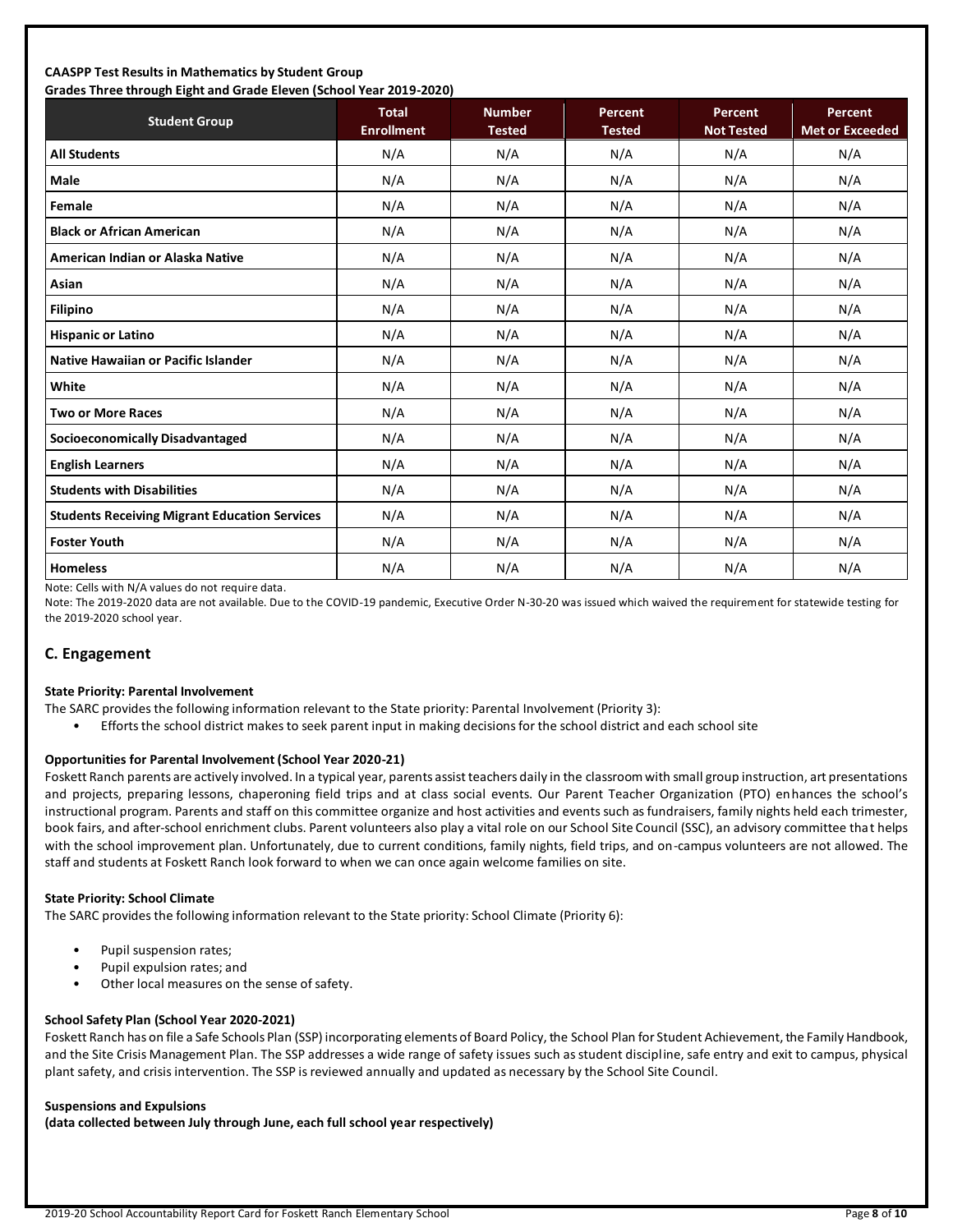| Rate               | <b>School</b><br>2017-18 | <b>School</b><br>2018-19 | <b>District</b><br>2017-18 | <b>District</b><br>2018-19 | <b>State</b><br>2017-18 | <b>State</b><br>2018-19 |
|--------------------|--------------------------|--------------------------|----------------------------|----------------------------|-------------------------|-------------------------|
| <b>Suspensions</b> | 0.2                      | 0.2                      | 1.9                        | 2.1                        | 3.5                     | 3.5                     |
| <b>Expulsions</b>  | 0.0                      | 0.0                      | 0.0                        | 0.0                        | U. L                    | 0.1                     |

#### **Suspensions and Expulsions for School Year 2019-2020 Only**

**(data collected between July through February, partial school year due to the COVID-19 pandemic)**

| Rate              | <b>School</b><br>2019-20 | <b>District</b><br>2019-20 | <b>State</b><br>2019-20 |
|-------------------|--------------------------|----------------------------|-------------------------|
| Suspensions       | 0.00                     | 2.4                        |                         |
| <b>Expulsions</b> | 0.0                      | 0.0                        |                         |

Note: The 2019-2020 suspensions and expulsions rate data are not comparable to prior year data because the 2019-2020 school year is a partial school year due to the COVID-19 crisis. As such, it would be inappropriate to make any comparisons in rates of suspensions and expulsions in the 2019-2020 school year compared to prior years.

### **D. Other SARC Information**

The information in this section is required to be in the SARC but is not included in the state priorities for LCFF.

#### **Ratio of Pupils to Academic Counselor (School Year 2019-2020)**

| <b>Title</b>               | <b>Ratio</b> |
|----------------------------|--------------|
| <b>Academic Counselor*</b> |              |

\*One full time equivalent (FTE) equals one staff member working full time; one FTE could also represent two staff members who each work 50 percent of full time.

#### **Student Support Services Staff (School Year 2019-2020)**

| <b>Title</b>                                                                         | Number of Full-Time Equivalent<br>$($ FTE $)$ |
|--------------------------------------------------------------------------------------|-----------------------------------------------|
| <b>Counselor (Social/Behavioral or Career Development)</b>                           |                                               |
| Library Media Teacher (Librarian)                                                    |                                               |
| Library Media Services Staff (Paraprofessional)                                      |                                               |
| Psychologist                                                                         |                                               |
| <b>Social Worker</b>                                                                 |                                               |
| <b>Nurse</b>                                                                         |                                               |
| Speech/Language/Hearing Specialist                                                   |                                               |
| Resource Specialist (non-teaching)                                                   |                                               |
| Other<br>$\sim$ $\sim$ $\sim$<br>$\sim$ $\sim$ $\sim$ $\sim$ $\sim$ $\sim$<br>.<br>. |                                               |

\*One Full Time Equivalent (FTE) equals one staff member working full time; one FTE could also represent two staff members who each work 50 percent of full time.

#### **Average Class Size and Class Size Distribution (Elementary)**

| Grade<br>Level | 2017-18<br>Average<br><b>Class</b><br><b>Size</b> | 2017-18<br># of<br>Classes*<br><b>Size</b><br>$1-20$ | 2017-18<br># of<br>Classes*<br><b>Size</b><br>$21 - 32$ | 2017-18<br># of<br>Classes*<br><b>Size</b><br>$33+$ | 2018-19<br>Average<br><b>Class</b><br><b>Size</b> | 2018-19<br># of<br>Classes*<br><b>Size</b><br>$1 - 20$ | 2018-19<br># of<br>Classes*<br><b>Size</b><br>$21 - 32$ | 2018-19<br># of<br>Classes*<br><b>Size</b><br>$33+$ | 2019-20<br>Average<br><b>Class</b><br><b>Size</b> | 2019-20<br># of<br>Classes*<br><b>Size</b><br>$1 - 20$ | 2019-20<br># of<br>Classes*<br><b>Size</b><br>$21 - 32$ | 2019-20<br># of<br>Classes*<br><b>Size</b><br>$33+$ |
|----------------|---------------------------------------------------|------------------------------------------------------|---------------------------------------------------------|-----------------------------------------------------|---------------------------------------------------|--------------------------------------------------------|---------------------------------------------------------|-----------------------------------------------------|---------------------------------------------------|--------------------------------------------------------|---------------------------------------------------------|-----------------------------------------------------|
| К              | 16                                                | 3                                                    | 1                                                       |                                                     | 19                                                | $\overline{2}$                                         | $\overline{2}$                                          |                                                     | 17                                                | 2                                                      | $\overline{2}$                                          |                                                     |
| 1              | 23                                                |                                                      | 3                                                       |                                                     | 22                                                |                                                        | 3                                                       |                                                     | 41                                                |                                                        | 3                                                       | 2                                                   |
| $\overline{2}$ | 23                                                | 1                                                    | 2                                                       |                                                     | 23                                                |                                                        | 3                                                       |                                                     | 41                                                |                                                        | 3                                                       | $\overline{2}$                                      |
| 3              | 21                                                |                                                      | 3                                                       |                                                     | 22                                                | 1                                                      | 2                                                       |                                                     | 38                                                | 1                                                      | 2                                                       | 2                                                   |
| 4              | 30                                                |                                                      | $\overline{2}$                                          |                                                     | 25                                                |                                                        | $\overline{2}$                                          |                                                     | 52                                                |                                                        |                                                         | 4                                                   |
| 5              | 47                                                | 1                                                    | 3                                                       | $\overline{2}$                                      | 92                                                | 1                                                      | 3                                                       | 2                                                   | 49                                                |                                                        |                                                         | 2                                                   |
| Other**        |                                                   |                                                      |                                                         |                                                     |                                                   |                                                        |                                                         |                                                     | 7                                                 | 1                                                      |                                                         |                                                     |

\*Number of classes indicates how many classes fall into each size category (a range of total students per class).

\*\* "Other" category is for multi-grade level classes.